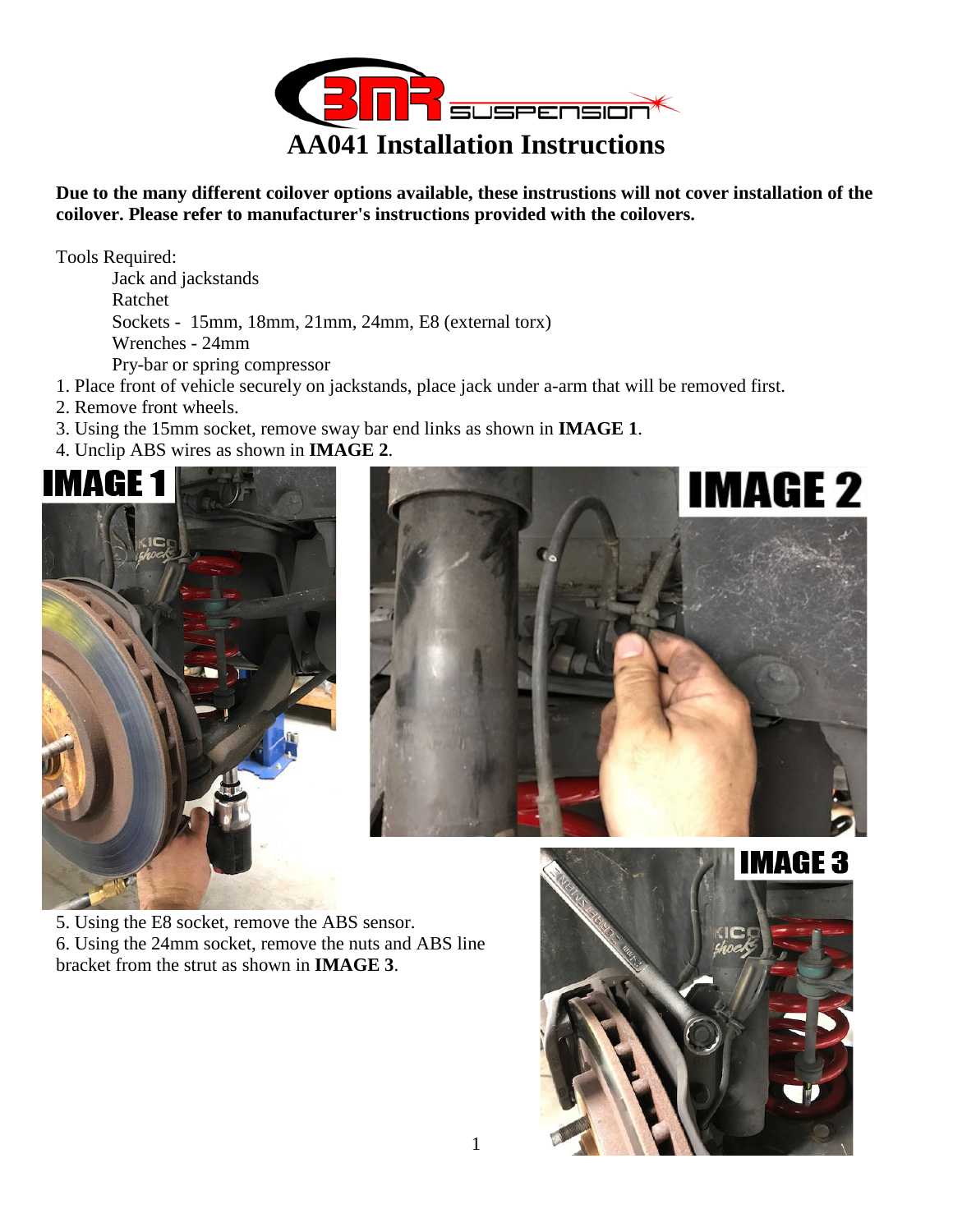

7. Remove 15mm caliper bolts and hang the caliper as shown in **IMAGE 4**.

8. Using the 21mm socket and 24mm wrench, remove the lower strut bolts. **NOTE: Make sure jack is secure and has light pressure on the lower arm before removing strut bolts.** 



9. Remove 24mm lower ball joint nut as shown in **IMAGE 5**.